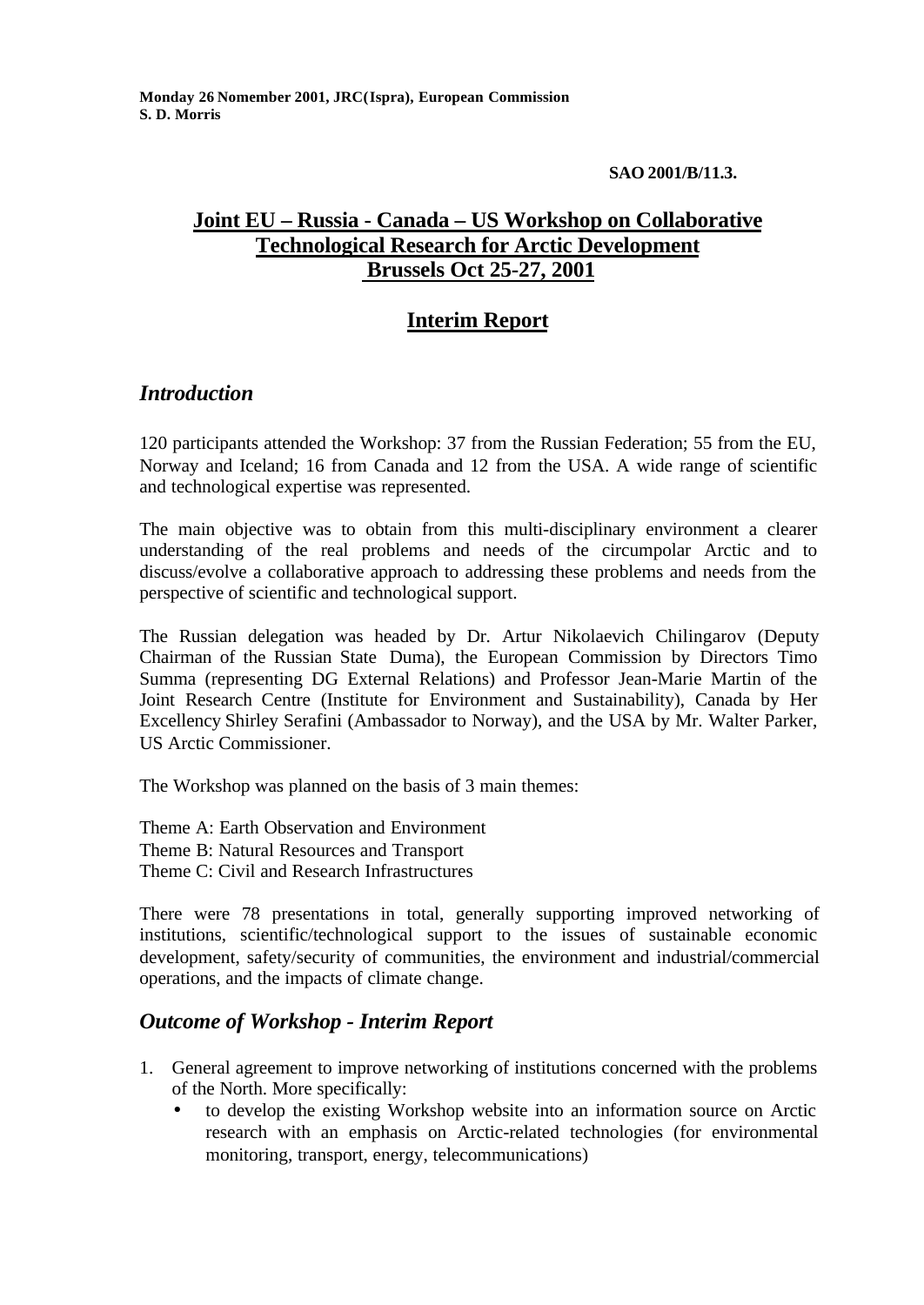- it was suggested that the Workshop website should evolve into an 'Internet R&D Journal' on the Northern Dimension
- to create an 'Internet Network' of the Workshop participants that would use and develop the website
- the website should be linked to the Arctic Council website
- there should be a section on this website for small-scale projects (there are many going on but are not generally known about)
- 2. Develop an *Operational circumpolar monitoring framework for environment and sustainable development.* The Internet Network could be very instrumental in this regard.
- 3. Earth Observation techniques are certainly very important for environmental monitoring but do not provide all information required. For example, satellite-based monitoring cannot provide the information required on POPs (Persistent Organic Pollutants), heavy metal pollution, radionuclide contamination, flows of rivers, etc. Sensors for measuring/monitoring these aspects should be developed, preferably for use from satellites, if possible.
- 4. Establish an *Arctic Technologies Working Group* within the Arctic Council. A similar proposal was made to establish a *New Arctic Task Force*.
- 5. Attention to continue on the following technologies for potential future application in the Arctic:
	- Hybrid Airships for cargo-lifting, re-supply and emergency response in remote areas
	- CAPSTONE on-board radar system for traffic control in regions with no groundbased radar. System tested successfully in Alaska. Possible incorporation in future airships.
	- Robotic Aircraft (such as Seascan, CAMCOPTER) for environmental reconnaissance and meteorological data-gathering
	- Greater use of the IceCam system on ships and airborne vehicles for environmental data-gathering in remote regions and harsh climate conditions
	- Submarines as power units for supplying sea-bed drilling platforms
	- Information Technologies to support shipping and offshore operations
	- Development of the international ice information system with view to standardization of the system
	- Development of remote sensing techniques for monitoring of gas/oil pipelines, in particular to detect at early stage any deformations due to permafrost thaw/freeze cycles.
- 6. On environmental issues, to address the poor information base that is available on permafrost and establish measurement and monitoring procedures (could be included in 2 above)
- 7. To address the potential for integrating science and traditional knowledge of Indigenous Peoples (see project proposed in Session A4 – Impacts of Climate Change). To consider also the problem of providing Information Technologies for the Indigenous Peoples.
- 8. University of the Arctic: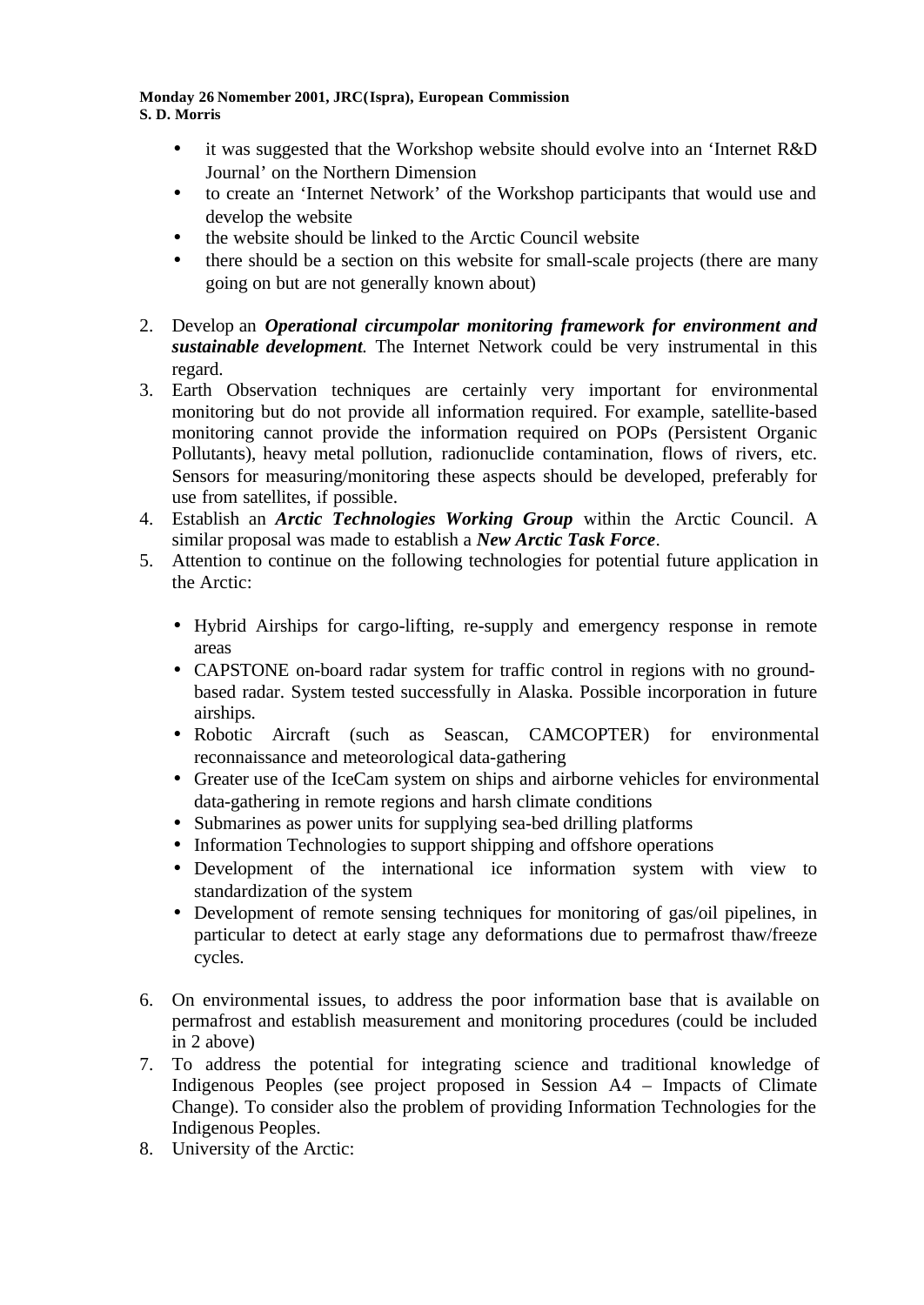- addressing the funding concerns, maybe a 'Foundation' could be formed to attract funding from various sources, public and private
- the Internet portal at Athabasca University, Alberta, is available for use as a support instrument for distance education.
- 9. *impacts* of climate change: requires much greater attention by researchers. It is very important to consider impacts 20-30 years ahead from now and not be concerned only about climate change up to the present. Earth observation techniques must be combined with ground-based studies.
- 10. *Sustainable forests network of forestry institutes.* Fire, floods, insect outbreaks, snow, wind all contribute to annual natural forest losses. Anthropological activities cause additional losses (air pollution, clearance for oil/gas and mining operations). There is a need for a dedicated circumpolar forest monitoring system but there are global monitoring systems which provide some coverage of the boreal forests. The pilot project Sib-TREES, a collaborative project of the Joint Research Centre of the European Commission and the International Forest Institute, Moscow, is aimed at creating an operational forest information service for Siberia. This has the potential to be developed on a wider geographic scale (to include NW Russia and northern Europe, for example) and, in view of the need to provide a carbon accounting system as required by the Kyoto Protocol, it was proposed to establish a network of forestry institutes in the EU and the Russian Federation….with possible extension to the circumpolar dimension.
- 11. Creation of a unified Arctic network of seismic stations
- 12. *3 rd International Polar Year*. Dr. Artur Chilingarov (Deputy Chairman, Russian State Duma) recommended this. The  $1<sup>st</sup>$  Polar Year was held in 1882/83, the  $2<sup>nd</sup>$  Polar Year was held 50 years later in 1932/33. The 3<sup>rd</sup> Polar Year was not held in 1982/83 but this international event should be revived. Considerable support was expressed by Workshop participants. There was a suggestion to make this event coincide with the year of EXPO 2005 (to be held in Japan).
- 13. Offer from Gazprom. A number of companies participated, one of which was Yamburggazdobycha, the Yamburg Gas Development arm of Gazprom. The Yamburg gas field (largest in the World) is located in north-west Siberia between the Ob and Taz Esturaries (68N, 75E, approximately) in the Yamalo-Nenets Autonomous Okrug.

During discussions by Yamburggazdobycha, AARI (Arctic and Antarctic Research Institute, St. Petersburg) and the Joint Research Centre, Yamburgazdobycha stated its clear interest in developing research collaboration and that, as a first practical measure, it was ready to make available its guest house facilities in Yamburg, its transportation and telecommunications infrastructures and its research facilities (laboratories, equipment) for joint EU-Russia field studies in north-west Siberia. This offer was made in the interests of developing research collaboration in a number of areas, including:

- Environmental monitoring
- Technological safety (pipelines, marine operations)
- Ice and permafrost studies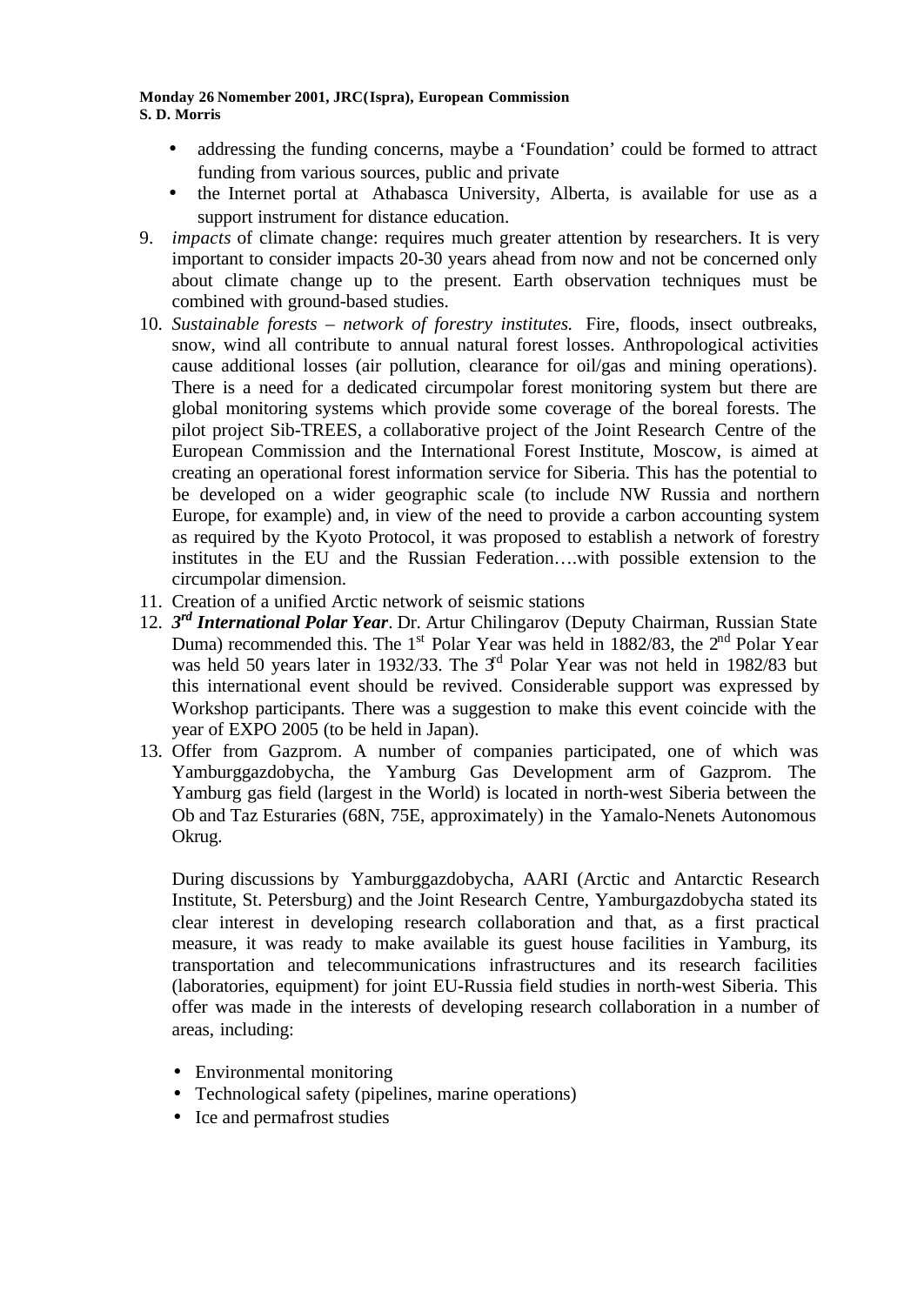The region around Yamburg with its huge energy-related developments and the Ob, Taz and Pur rivers in the vicinity combine to form one of the top environmental impact zones in the Russian Arctic. There are also many technological challenges to sustainable economic developments including the enhancement of safety and security of energy production and transport (pipelines, tankers), management of forests and pollution reduction. All of Russia's gas exports to Europe come from this region and these exports will significantly increase in the coming years.

The point was made that development of close contacts with local authorities would be part of the collaboration process.

This offer could be viewed as a first practical step towards the possible realization of a joint *Russia-EU Arctic Research Base*, should the necessary support for this be demonstrated in the future by the appropriate political levels.

The above information was announced to Workshop participants and they asked to be kept informed of any further developments.

11. Opportunities for international Arctic expeditions on Swedish icebreaker Oden. During the next four Summer seasons, the Swedish polar Secretariat has an agreement with the Swedish Maritime Administration to use the icebreaker Oden for research expeditions to the Arctic. In May-June 2002, the Oden will operate north-west of Greenland, in August 2004 it will operate in the region of the Lomonosov Ridge and, hopefully, in the Summer of 2005 it will make a journey to the Bering Strait, returning to Scandinavia possibly via the North Pole. Suggestions for scientific collaboration during these voyages and/or charter of the Oden are most welcome and should be directed to Professor Anders Karlqvist, Director, Swedish Polar Secretariat (anders.karlqvist@polar.se).

12. The Polar Continental Shelf Project (PCSP) of Natural Resources Canada operates two bases for field studies: one at Resolute which can accommodate more than 60 people at a time, the other at Tuktoyaktuk which can accommodate about 30 people at a time. The Resolute base is located on the southern shore of Cornwallis Island (75N, 95W) while Tuktoyaktuk is located on the Mackenzie Delta (69N, 133W). The PCSP co-ordinates aircraft support for groups working outside of communities in isolated areas and issues, repairs, maintains and stores field equipment as well as maintaining radio and satellite phone communications with field camps. More information can be found at the website http://polar.nrcan.gc.ca These bases, and support services, could be made available to international research teams.

The PCSP system of Natural Resources Canada for supporting field research in the Arctic should be compared with the Russian system (Arctic and Antarctic Research Institute) to see if common experiences could lead to improvements on either side.

13. In the southeastern part of the Lena Delta 'Zapovednik' (State Nature Reserve) of the Sakha Republic there is located the *Lena-Nordenskiöld International Biological Station* (72N, 128E). This was officially opened in 1995 as a joint venture between the Sakha Republic and the WWF-Sweden. The Station is operated by the Academy of Sciences in Yakutsk and it is hoped to develop the Station as a site of active